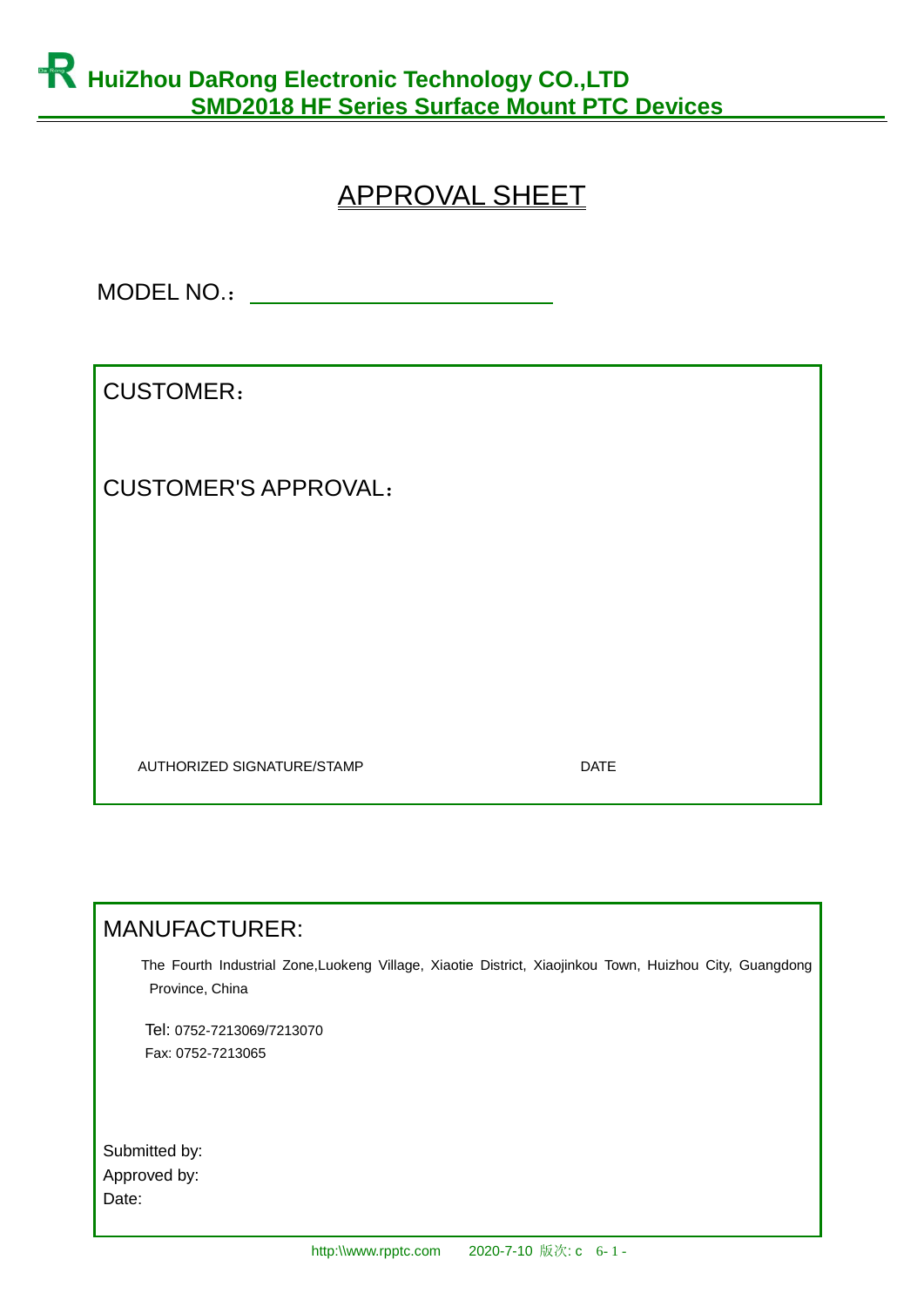#### Performance Specification

|                  | $V_{max}$   | $I_{\text{max}}$ | I hold | $\mathsf{I}$ trip | $P_{d}$ | <b>Maximum</b><br><b>Time To Trip</b> |       | <b>Resistance</b>    |                   |
|------------------|-------------|------------------|--------|-------------------|---------|---------------------------------------|-------|----------------------|-------------------|
| <b>Model</b>     |             |                  | @25°C  | @25°C             | Typ.    | <b>Current</b>                        | Time  | $R_i$ <sub>min</sub> | R1 <sub>max</sub> |
|                  | $(V \, dc)$ | (A)              | (A)    | (A)               | (W)     | (A)                                   | (Sec) | $(\Omega)$           | $(\Omega)$        |
| SMD2018R030SF    | 60          | 10               | 0.30   | 0.60              | 0.9     | 1.5                                   | 3.00  | 0.500                | 2.300             |
| SMD2018R050SF    | 60          | 10               | 0.55   | 1.20              | 1.0     | 2.5                                   | 3.00  | 0.200                | 1.000             |
| SMD2018R075SF    | 60          | 10               | 0.75   | 1.50              | 1.1     | 8.0                                   | 0.30  | 0.110                | 0.630             |
| SMD2018R100SF    | 15          | 35               | 1.10   | 2.20              | 1.1     | 8.0                                   | 0.40  | 0.060                | 0.360             |
| SMD2018R100SF33V | 33          | 35               | 1.10   | 2.20              | 1.1     | 8.0                                   | 0.40  | 0.060                | 0.360             |
| SMD2018R150SF    | 15          | 35               | 1.50   | 3.00              | 1.1     | 8.0                                   | 0.80  | 0.050                | 0.170             |
| SMD2018R200SF    | 10          | 35               | 2.00   | 4.00              | 1.1     | 8.0                                   | 2.40  | 0.030                | 0.100             |

V max = Maximum operating voltage device can withstand without damage at rated current (Imax).

I max = Maximum fault current device can withstand without damage at rated voltage (V max).

I hold  $=$  Hold Current. Maximum current device will not trip in 25 $\degree$ C still air.

I trip  $=$  Trip Current. Minimum current at which the device will always trip in 25 $\degree$ C still air.

Pd  $=$  Power dissipation when device is in the tripped state in 25 $\degree$ C still air environment at rated voltage.

Ri min/max = Minimum/Maximum device resistance prior to tripping at  $25^{\circ}$ C.

R1max = Maximum device resistance is measured one hour post reflow.

CAUTION : Operation beyond the specified ratings may result in damage and possible arcing and flame.

## Environmental Specifications

| <b>Test</b>                                                              | <b>Conditions</b>                             | <b>Resistance change</b> |  |  |  |
|--------------------------------------------------------------------------|-----------------------------------------------|--------------------------|--|--|--|
| Passive aging                                                            | $+85^{\circ}$ C, 1000 hrs.                    | ±5% typical              |  |  |  |
| Humidity aging                                                           | +85°C, 85% R.H., 168 hours                    | $±5\%$ typical           |  |  |  |
| Thermal shock                                                            | $+85^{\circ}$ C to -40 $^{\circ}$ C, 20 times | $±33\%$ typical          |  |  |  |
| Resistance to solvent                                                    | MIL-STD-202, Method 215                       | No change                |  |  |  |
| MIL-STD-202, Method 201<br>Vibration<br>No change                        |                                               |                          |  |  |  |
| Ambient operating conditions : - 40 $^{\circ}$ C to +85 $^{\circ}$ C     |                                               |                          |  |  |  |
| Maximum surface temperature of the device in the tripped state is 125 °C |                                               |                          |  |  |  |

## Agency Approval and Environmental Complianc

| Agency | <b>File Number</b> | Regulation | Standard       |
|--------|--------------------|------------|----------------|
|        |                    | JRoHS      |                |
| UL     | pending            |            | 2002/95/EC     |
| TUV    | pending            |            | <b>EN14582</b> |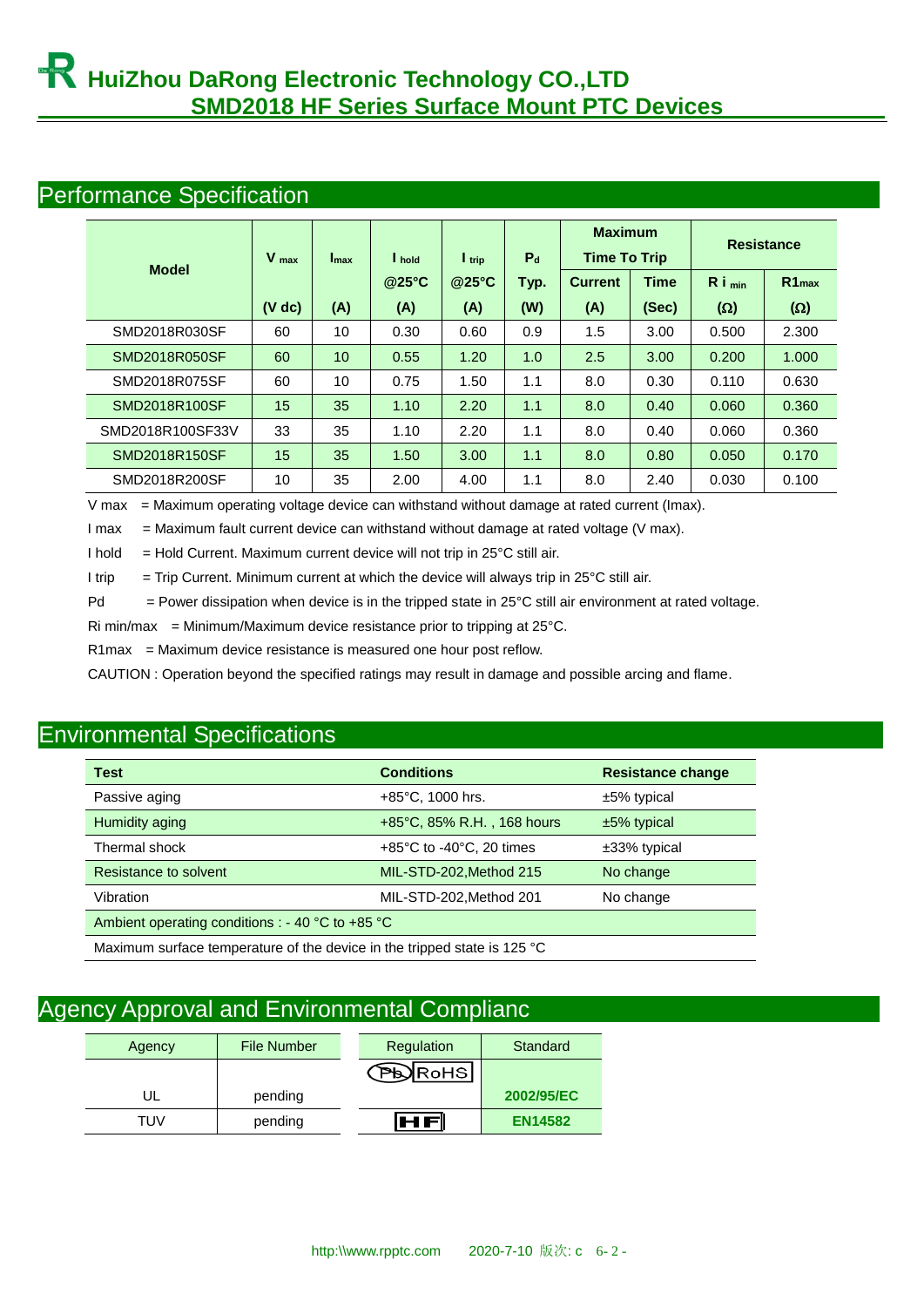## Thermal Derading Chart

| Model         | <b>Ambient Operation Temperature</b> |                 |               |                |                |                |                |                |                |  |
|---------------|--------------------------------------|-----------------|---------------|----------------|----------------|----------------|----------------|----------------|----------------|--|
|               | $-40^{\circ}$ C                      | $-20^{\circ}$ C | $0^{\circ}$ C | $25^{\circ}$ C | $40^{\circ}$ C | $50^{\circ}$ C | $60^{\circ}$ C | $70^{\circ}$ C | $85^{\circ}$ C |  |
| SMD2018R030SF | 0.48                                 | 0.42            | 0.35          | 0.30           | 0.24           | 0.21           | 0.17           | 0.15           | 0.10           |  |
| SMD2018R050SF | 0.87                                 | 0.77            | 0.67          | 0.55           | 0.46           | 0.41           | 0.36           | 0.31           | 0.23           |  |
| SMD2018R075SF | 1.19                                 | 1.05            | 0.91          | 0.75           | 0.61           | 0.54           | 0.47           | 0.41           | 0.32           |  |
| SMD2018R100SF | 1.71                                 | 1.52            | 1.32          | 1.10           | 0.94           | 0.84           | 0.74           | 0.64           | 0.50           |  |
| SMD2018R150SF | 2.38                                 | 2.10            | 1.82          | 1.50           | 1.27           | 1.13           | 0.99           | 0.85           | 0.64           |  |
| SMD2018R200SF | 2.95                                 | 2.65            | 2.35          | 2.00           | 1.74           | 1.59           | 1.44           | 1.29           | 1.06           |  |

Recommended Hold Current(A) at Ambient Temperature(°C)

## Thermal Derating Curve



## Average Time-Current Curve

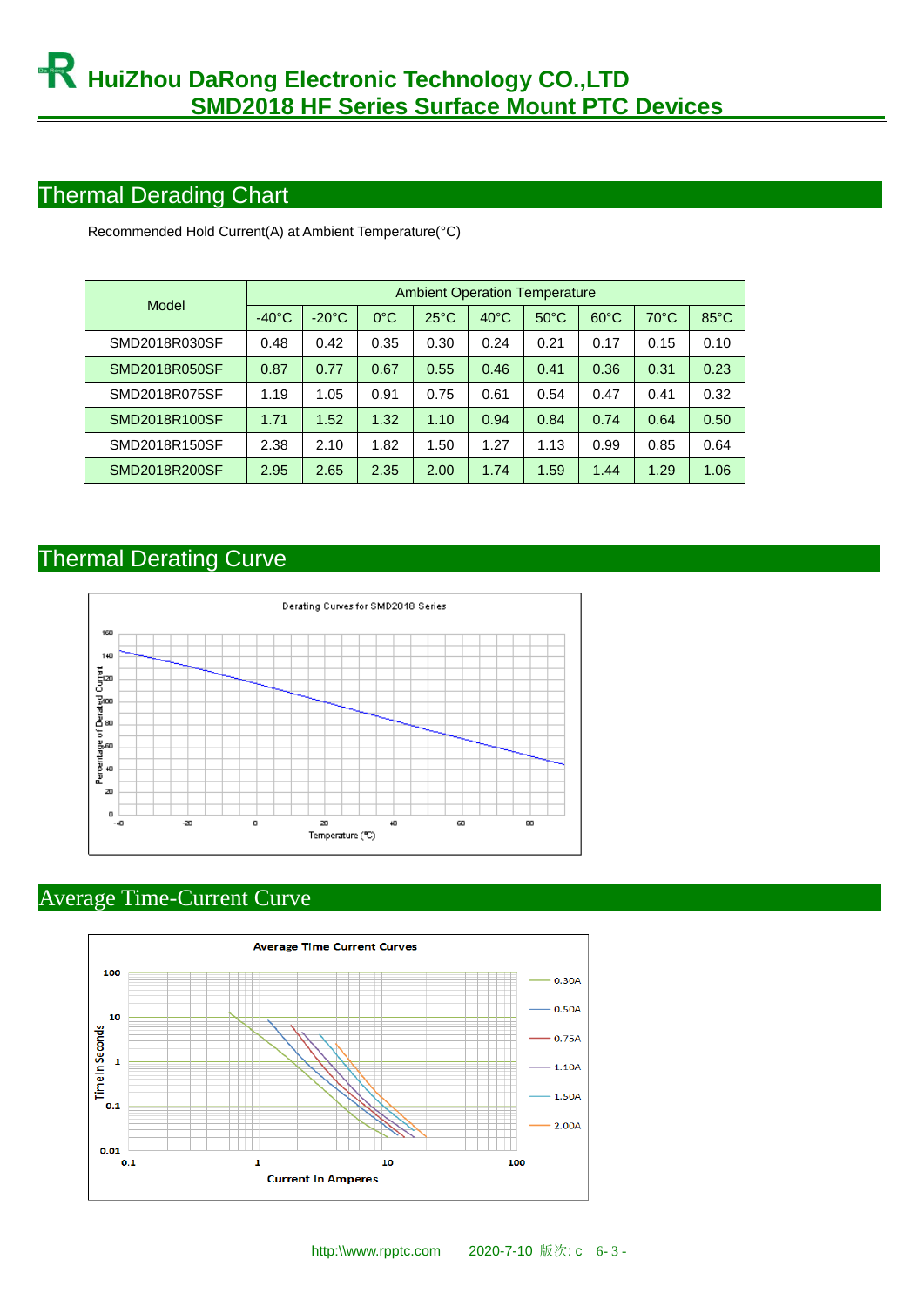# **Hauzhou DaRong Electronic Technology CO., LTD SMD2018 HF Series Surface Mount PTC Devices**

Soldering Parameters



Recommended reflow methods: IR, vapor phase oven, hot air oven, N2 environment for lead-free

Recommended maximum paste thickness is 0.25mm

Devices can be cleaned using standard industry methods and solvents.

Note 1:All temperature refer to topside of the package, measured on the package body surface.

Note 2: If reflow temperatures exceed the recommended profile, devices may not meet the performance requirements.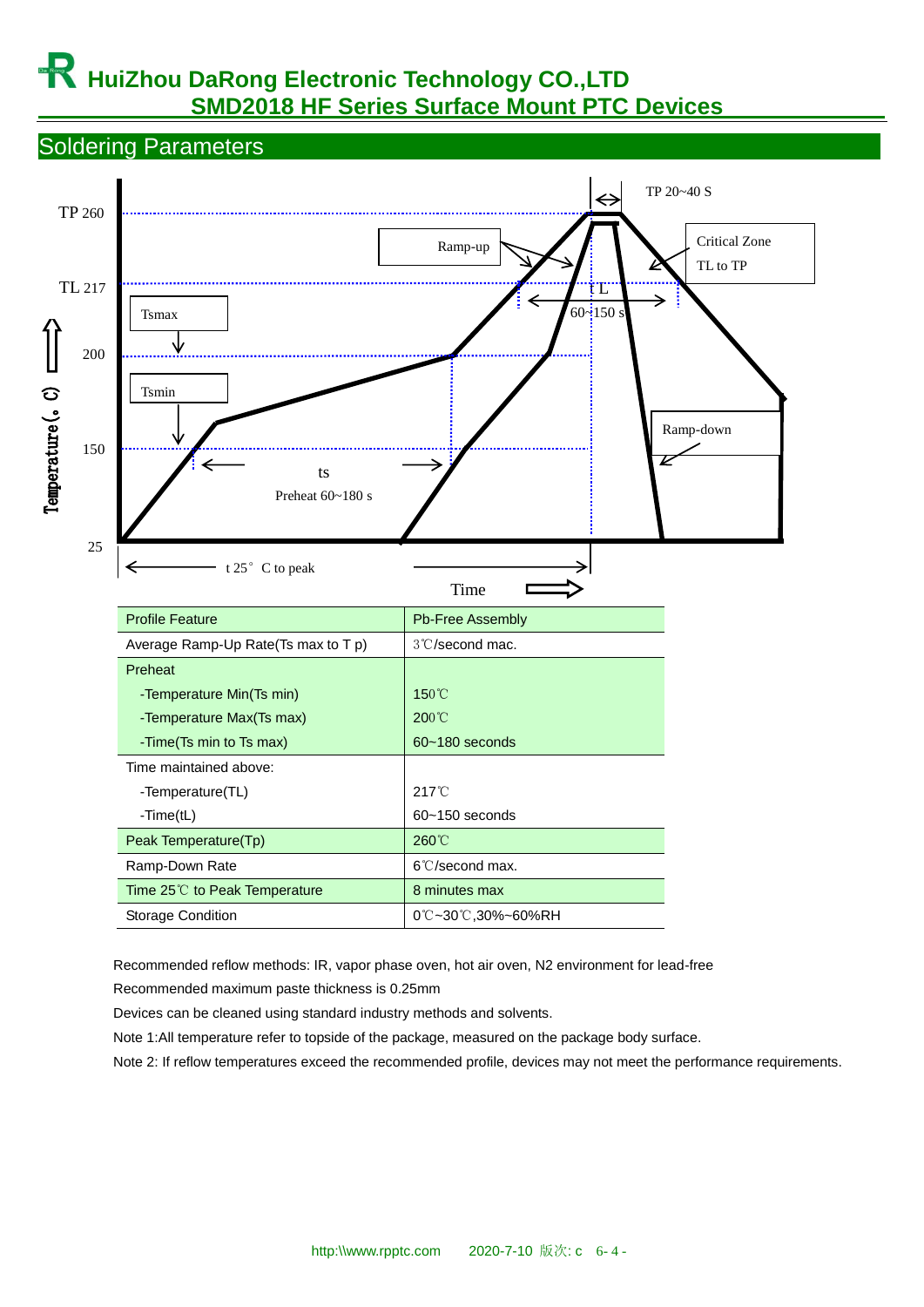# **HuiZhou DaRong Electronic Technology CO.,LTD SMD2018 HF Series Surface Mount PTC Devices**

Physical Dimensions(mm.)



| <b>Model</b>     | A    |      | B    |      | C    |      | D    | Е    |
|------------------|------|------|------|------|------|------|------|------|
|                  | Min. | Max. | Min. | Max. | Min. | Max. | Min. | Min. |
| SMD2018R030SF    | 4.72 | 5.44 | 4.22 | 4.93 | 0.50 | 1.20 | 0.30 | 0.25 |
| SMD2018R050SF    | 4.72 | 5.44 | 4.22 | 4.93 | 0.50 | 1.20 | 0.30 | 0.25 |
| SMD2018R075SF    | 4.72 | 5.44 | 4.22 | 4.93 | 0.50 | 1.20 | 0.30 | 0.25 |
| SMD2018R100SF    | 4.72 | 5.44 | 4.22 | 4.93 | 0.50 | 1.20 | 0.30 | 0.25 |
| SMD2018R100SF33V | 4.72 | 5.44 | 4.22 | 4.93 | 0.50 | 1.20 | 0.30 | 0.25 |
| SMD2018R150SF    | 4.72 | 5.44 | 4.22 | 4.93 | 0.50 | 1.20 | 0.30 | 0.25 |
| SMD2018R200SF    | 4.72 | 5.44 | 4.22 | 4.93 | 0.50 | 1.20 | 0.30 | 0.25 |

**Termination Pad Characteristics**

Terminal pad materials: Tin-plated Nickel-Copper

Terminal pad solder ability: Meets EIA specification RS186-9E and ANSI/J-STD-002 Category 3.

## Recommended Pad Layout (mm.)



## Packaging Quantity

| <b>Part Number</b>                 | Quantity      |  |  |
|------------------------------------|---------------|--|--|
| SMD2018R030.050SF                  | 1500 pcs/reel |  |  |
| The others                         | 2500 pcs/reel |  |  |
| $\sim$ $\sim$ $\sim$ $\sim$ $\sim$ | _             |  |  |

Tape & reel packaging per EIA481-1